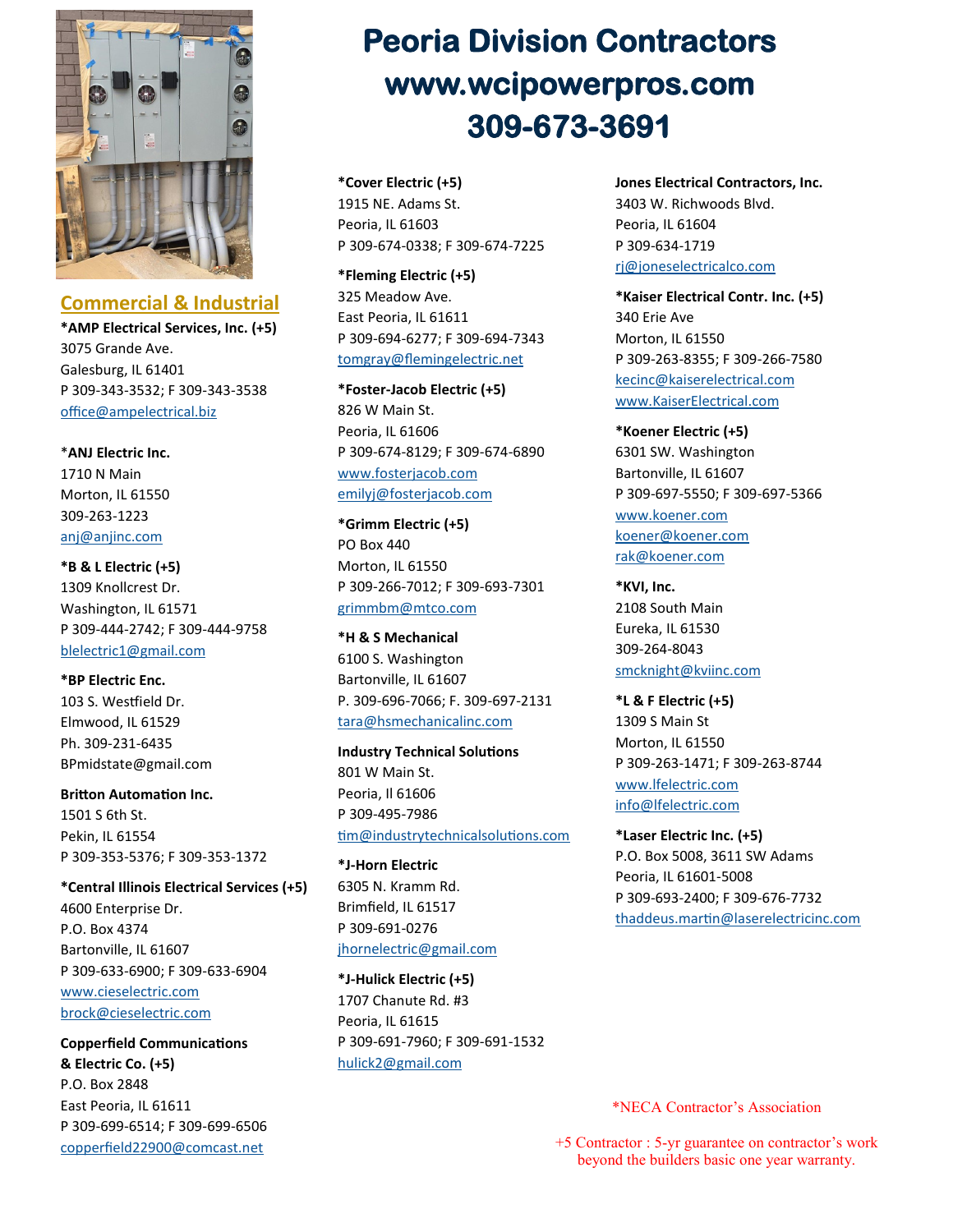### **Peoria Division Contractors**

**\*Mechanical Service Inc.** 1144 Monmouth Blvd. P.O. Box 1508 Galesburg, IL 61401 P 309-342-8136; F 309-342-4195

**\*Meister Electric, Inc. (+5)** 711 S. Kickapoo Creek Rd. Peoria, IL 61604 P 309-697-9450; F 309-697-9452 [rhonda@gmail.com](mailto:rhonda@gmail.com)

**\*Mid State Electric (+5)** 103 S. Westfield Dr. Elmwood, Il 61529 P 309-231-6435 [BPmidstate@gmail.com](mailto:BPmidstate@gmail.com)

**\*Molleck Electric Construction (+5)** 14926 Winchester Dr. Brimfield, IL 61517 P 309-446-3483; F 309-446-3773

**Morton Electrical Design, Inc. (+5)** 22983 Veterans Rd. Morton, IL 61550 P 309-263-7635; F 309-266-6961 [mortonelectrcal@comcast.net](mailto:mortonelectrcal@comcast.net)

**\*Oberlander Electric (+5)** 11009 N State Rd PO Box 259 Mossville, IL 61552 P 309-694-1468: F 309-699-9108 [www.oberlanderelectric.com](http://www.oberlanderelectric.com/) [sgardnerjr@oberlanderelectric.com](mailto:sgardnerjr@oberlanderelectric.com) [jgardnerjr@oberlanderelectric.com](mailto:jgardnerjr@oberlanderelectric.com) 

**\*The PIPCO Companies Ltd. (+5)** 1409 W. Altorfer Dr. Peoria, IL 61615 P 309-692-4060; F 309-692-7648 [www.pipco](http://www.pipco-co.com/)-co.com [karens@pipco](mailto:karens@pipco-co.com)-co.com

\***Porter Electric** 2321 Lakeshore Drive Pekin, IL 61554 Ph. 309-241-5306 porter-[electric.com](http://porter-electric.com/) [gporter@porter](mailto:gporter@porter-electric.com)-electric.com

#### \***Quick Electrical Contractors Inc. (+5)**

485 Carter St. P.O. Box 49 Fairview, IL 61432 P 309-778-2000; F 309-778-2332 [aq@quickelectric.net](mailto:maq@quickelectric.net)

**\*RNS Electric Inc. (+5)** 28558 Irish Lane P.O. Box 367 Washington, IL 61571 P 309-444-5200; F 309-444-5201 [ginarns@att.net](mailto:mginarns@att.net)

**\*Ruyle Mechanical Services, Inc.** 1325 NE. Bond Peoria, IL 61603 P 309-674-6644; F 309-674-9060

**\*Roy Keith Electric (+5)** 24001 W. Farmington Rd. Farmington, IL 61531 P 309-245-9911; F 309-245-9994 www.rkecompany.com [stan@roykeithelectric.com](mailto:stan@roykeithelectric.com)

**\*Schaefer Electric (+5)** 1020 SW. Jefferson Peoria, IL 61605 P 309-674-2448; F 309-674-6742 [dstecken@schelec.com](mailto:dstecken@schelec.com)

**\*Schwartz Electric (+5)** 2627 Allentown Rd. Pekin, IL 61554 P 309-347-2196; F 309-347-6460 schwartz@schwartzelectric.net [www.schwartzelectricandsign.com](http://schwartzelectricandsign.com/)

**Stephens Electric (+5)** P.O. Box 7 Morton, IL 61550 P 309-263-2501

**\*Technical Solutions & Services, Inc.** 140 Thunderbird Ln. East Peoria, IL 61611 P 309-266-8774; F 309-266-8424 [www.tssi.net](http://www.tssi.net)

**Thompson Electronics** 905 S. Bosch Rd. Peoria, IL 61607 P 309-697-2277; F 309-697-3337 [www.thompsonet.com](https://thompsonet.com/) [craig@thompsonet.com](mailto:craig@thompsonet.com)

**\*Tri Power Electrical Contractors, LLC** 16144 Schmidt Rd Tremont, IL 61568 309-696-3662

**Wickert Electric, Inc.** 18019 E. Fiber Optic Rd. Lewistown, IL 61542 Ph. 309-208-0436 [wickert6@gmail.com](mailto:wickert6@gmail.com)

**\*Willis Electric (+5)** P.O. Box 545 Chillicothe, IL 61523 P 309-579-2926; F 309-579-3051 [willis158@mchsi.com](mailto:willis158@mch/si.com)

**\*Zeller Electric (+5)** 7 Legacy Drive #1 Goodfield, IL 61742 Ph. 309-263-2353 Fax 309-263-0402 www.zeller-[electric.com](http://www.zeller-electric.com)

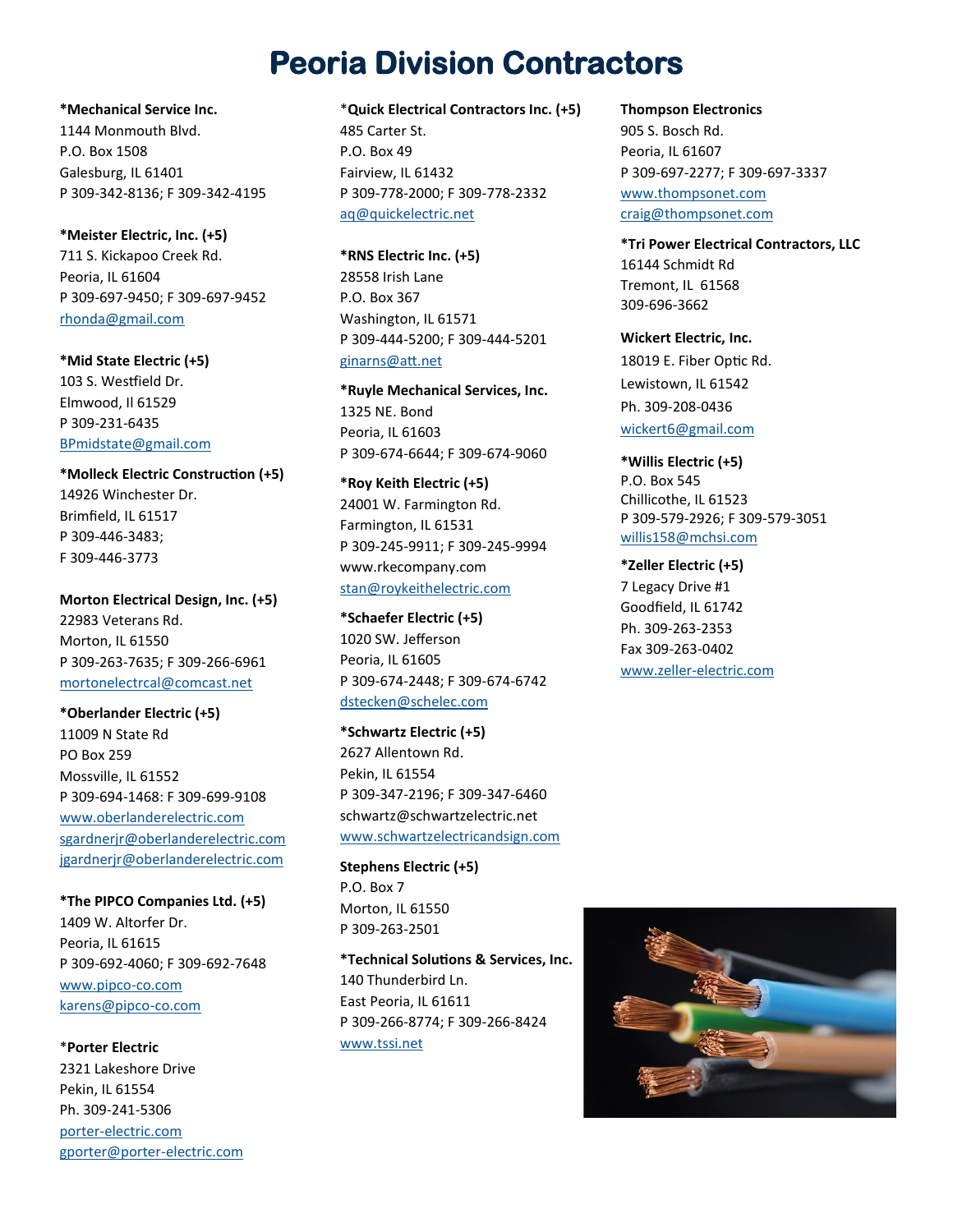## **Peoria Division Contractors - www.wcipowerpros.com 309-673-3691**

### **Telecommunications, Fire Alarm, DVD , Security, Sound,**

### **Public Address Systems**

•-South-Central Illinois Telecommunications Contractors

**\*AMP Electrical Services, Inc. (+5)** 875 Whiting Ave. Galesburg, IL 61401 P 309-343-3532; F 309-343-3538 [office@ampelectrical.biz](mailto:office@ampelectrical.biz)

**Christenberry Systems & Alarm**  222 Derby St. Pekin, IL 61554 P 309-353-7871; F 309-353-7879 [www.christenberry](http://www.christenberry-systems.com/#/home/)-systems.com [csaco@christenberry](mailto:csaco@christenberry-systems.com)-systems.com

**\*Heart Technologies Inc.** 3105 N. Main St. East Peoria, IL 61611 P 309-427-7000; F 309-427-7007 [www.heart.net](http://www.heart.net) [service@heart.net](mailto:service@heart.net)

**\*Kaiser Electrical Contr. Inc. (+5)** 340 Erie Ave Morton, IL 61550 P 309-263-8355; F 309-266-7580 [kecinc@kaiserelectrical.com](mailto:kecinc@kaiserelectrical.com) [www.KaiserElectrical.com](http://www.KaiserElectrical.com)

**\*K-Com Technologies, Inc.** 6301 SW. Washington Bartonville, IL 61607 P 309-697-5550; F 309-697-5366 [www.koener.com](http://www.koener.com/) [koener@koener.com](mailto:koener@koener.com)

**\*L & F Electric** 120 W. Madison Morton, IL 61550 P 309-263-1471; F 309-263-8744 [www.lfelectric.com](http://lfelectric.com/) [info@lfelectric.com](mailto:info@lfelectric.com)

**\*Meister Electric, Inc.** 711 S. Kickapoo Creek Rd. Peoria, IL 61604 P 309-697-9450; F 309-697-9452 [rhonda@gmail.com](mailto:rhonda@gmail.com)

**\*Oberlander Electric (+5)** 11009 N State Rd PO Box 259 Mossville, IL 61552 P 309-694-1468; F 309-699-9108 [www.oberlanderelectric.com](http://www.oberlanderelectric.com/) [sgardnerjr@oberlanderelectric.com](mailto:msgardnerjr@oberlanderelectric.com) [jgardnerjr@oberlanderelectric.com](mailto:jgardnerjr@oberlanderelectric.com)

**SEICO, Inc.** 132 Court St. Pekin, IL 61554 Ph. 309-347-3200 [www.seicosecurity.com](http://www.seicosecurity.com)

**\*Teufel Hunden Electronics, Inc.**  P.O. Box 363, 3420 Veteran's Drive Pekin, IL 61554 Ph. 309-241-8328 [www.thedesignedsolutions.com](http://www.thedesignedsolutions.com) [gjuergens@thedesignedsolutions.com](mailto:gjuergens@thedesignedsolutions.com)

**\*Thompson Electronics** 905 S. Bosch Rd. Peoria. IL 61607 P 309-697-2277; F 309-697-3337 [www.thompsonet.com](https://thompsonet.com/) [cat@thompsonet.com](mailto:cat@thompsonet.com)

**United Security Communications** 1705 W. Luthy Rd. Peoria, IL 61615 P 309-692-6886; F 309-692-6890 www.usetelcom.com info@usetelcom.com

#### **Sign Installation & Service Contractors**

**\*Grimm Electric** 308 S. Plum Morton, IL 61550 P 309-266-7012; F 309-693-7301 [grimmbm@mtco.com](mailto:grimmbm@mtco.com)

#### **\*Laser Electric**

P.O. Box 5008 3611 SW. Adams St. Peoria, IL 61601-5008 P. 309-693-2400; F 309-676-7732 [jerry.martin@laserelectricinc.com](mailto:mjerry.martin@laserelectricinc.com) 

#### **\*Oberlander Electric**

2101 N. Main St. East Peoria, IL 61611 P 309-694-1468; F 309-699-9108 [www.oberlanderelectric.com](http://www.oberlanderelectric.com/) [sgardnerjr@oberlanderelectric.com](mailto:msgardnerjr@oberlanderelectric.com) [jgardnerjr@oberlanderelectric.com](mailto:mjgardnerjr@oberlanderelectric.com)

#### **\*RNS Electric**

P.O. Box 367 28558 Irish Lane Washington, IL 61571 P 309-444-5200; F 309-444-5201 [ginarns@att.net](mailto:ginarns@att.net)

**\*Schwartz Electric (+5)** 2627 Allentown Rd. Pekin, IL 61554 P. 309-347-2196; F 347-6460 [schwartz@schwartzelectric.net](mailto:schwartz@schwartzelectric.net) [www.schwartzelectricandsign.com](http://schwartzelectricandsign.com/)

#### **\*Willis Electric**

P.O. Box 545 Chillicothe, IL 61523 P 309-579-2926 [willis158@mchsi.com](mailto:willis158@mchsi.com)

**\*Zeller Electric** 640 W. Jackson Morton, IL 61550 P 309-263-2353; F 309-263-0402 www.zeller-[electric.com](http://www.zeller-electric.com/)